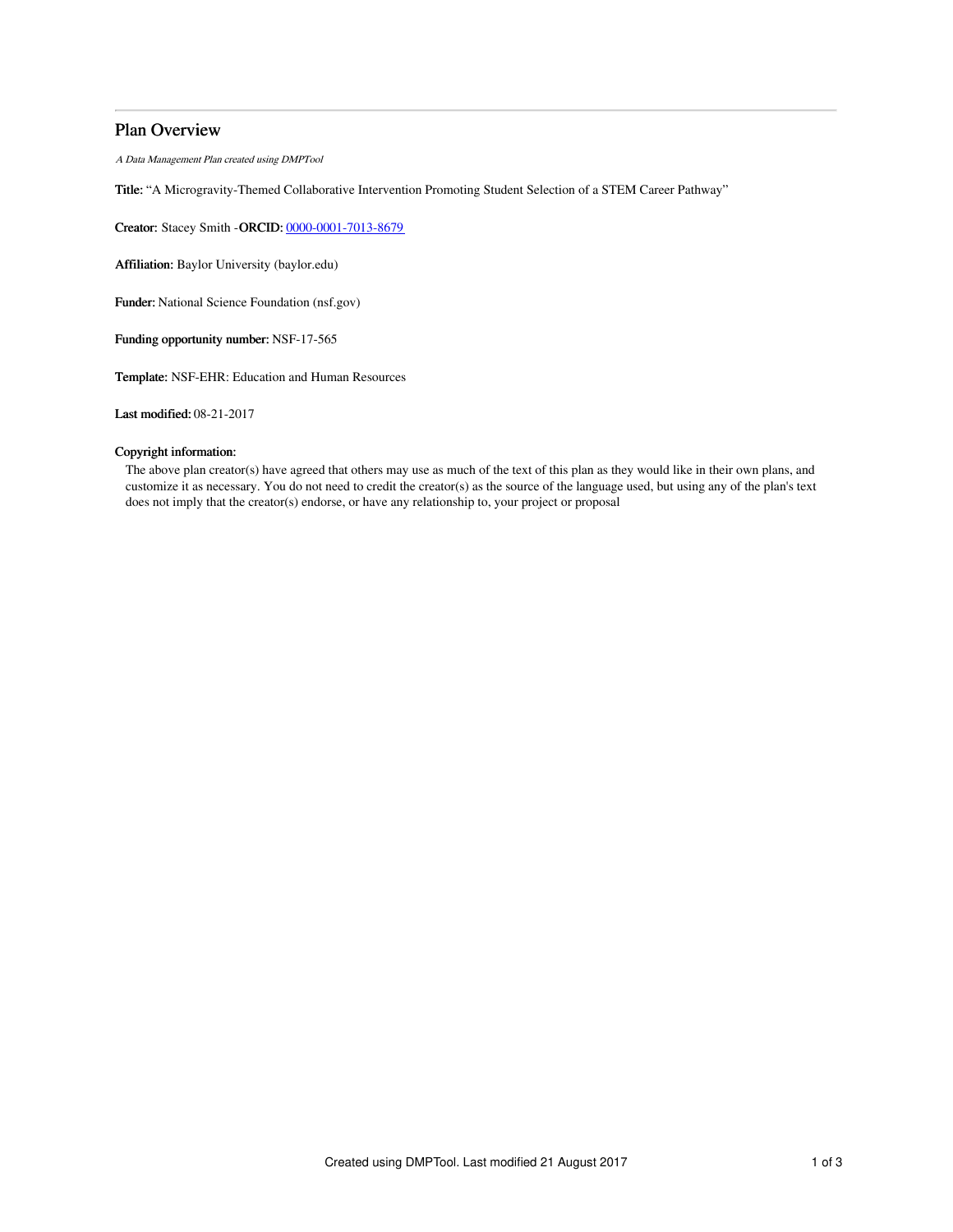# "A Microgravity-Themed Collaborative Intervention Promoting Student Selection of a STEM Career Pathway"

#### Data generated by the project

The Data Management Plan should describe the types of data, samples, physical collections, software, curriculum materials, or other materials generated by your project. Any data collection required by the program announcement should be incorporated into the proposal's Data Management Plan. For example, the management of assessment, evaluation, or monitoring data required for all projects within a given program should be addressed in the data management plan. Describe your plan for managing the data. The measures and approaches will likely qualify for exemption from IRB review under 45 CFR 46.101(b), but the research plan will be submitted for review as appropriate by the Baylor University Human Research Protections Program as well as the school district's IRB process, if necessary, in which the intervention will be conducted.

Qualitative and quantitative data will be collected in the form of student, teacher, and parent surveys, interviews, and extant records from the school databases (e.g., student course selections, climate survey results). Materials will all be created de novo or transcribed into standard Microsoft Office applications (Word, Excel, and PowerPoint). For the purpose of wider, long-term access, primary documents will be converted at regular intervals into pdf documents.

More specifically, data for each tier of the project will include[SS1] :

Tier 1 (classroom mini drop tower experiments): Curriculum for microgravity classroom mini drop tower experiments; Teacher professional development sign in sheet, agenda, and survey feedback; Pre-post student interest surveys of STEM-related careers and intended selection of endorsement;

Tier 2 (BRIC experiments and TSTC Challenger Center missions): Curriculum for microgravity BRIC extended microgravity experiments; QR codes and curriculum for NASA artifacts; Teacher professional development sign in sheet, agenda, and survey feedback; Pre-post student interest surveys of STEM-related careers and intended selection of endorsement; Parent sign-in sheets to BRIC interest meeting; Parent survey/interview?

Tier 3 (Drop Tower experiments): Microgravity student club meeting notes and agendas; Student and mentor interviews; Parent sign-in sheets to student presentations [SS1]@PTB- up to you guys- just putting in a few things we might consider to be helpful

### Period of data retention

EHR is committed to timely and rapid data distribution. However, it recognizes that types of data can vary widely and that acceptable norms also vary by scientific discipline. It is strongly committed, however, to the underlying principle of timely access, and applicants should address how this will be met in their Data Management Plan. Data will be retained indefinitely dependent upon storage capacity. All data will be stored both on the CASPER computer servers located at the lab and on the PI's 18TB server maintained and backed up by ITS and located offsite on the primary Baylor campus. Public access to research products will be regulated by Baylor University in order to protect privacy and confidentiality concerns, as well to respect any proprietary or intellectual property rights. Legal offices will be consulted on a case-by-case basis to address any concerns, if necessary. Terms of use will include proper attribution to the PI and authors along with disclaimers of liability in connection with any use or distribution of the research data. Archiving and Preservation of Access Research products will be made available immediately after publication. Journal publications will be available online from respective journal websites and linked to by the PI's CASPER website. All data generated as a result of this project will backed up daily to protect from loss of data from hardware failures, fire, theft, etc.

#### Data format and dissemination

The Data Management Plan should describe data formats, media, and dissemination approaches that will be used to make data and metadata available to others. Policies for public access and sharing should be described, including provisions for appropriate protection of privacy, confidentiality, security, intellectual property, or other rights or requirements. Research centers and major partnerships with industry or other user communities must also address how data are to be shared and managed with partners, center members, and other major stakeholders. Data on EHR projects involving human subjects should be made available to the public subject to constraints imposed by IRB decisions. Other data, such as software, publications, and curricula, should be made available subject to intellectual property rights.

Results of the research will be made available in digital form in pdf, spreadsheet tables, tab-delimited files, or image files. Images will be saved in standard image formats such as JPEG, TIFF, or PNG. Main research products will be available online in digital form. Manuscripts will appear in PDF, and contain text, calculations, drawings, plots, and images. The targeted journals for the results of this research project, American Physical Society (APS), Division of Plasma Physics (DPP), Laboratory of Subatomic Physics & Cosmology (LPSC), American Astronomical Society (AAS), etc. all provide a downloadable PDF copy of the manuscript on the web. In addition, the PI will link to these journal publications from CASPER's website under the "Publications" section. Primary data and other supporting materials created or gathered in the course of the work will be shared with other researchers upon reasonable request and within a reasonable time of the request.

#### Data storage and preservation of access

The Data Management Plan should describe physical and cyber resources and facilities that will be used for the effective preservation and storage of research data. These can include third party facilities and repositories.

Question not answered.

#### Additional possible data management requirements

More stringent data management requirements may be specified in particular NSF solicitations or result from local policies and best practices at the PI's home institution. Additional requirements will be specified in the program solicitation and award conditions. Principal Investigators to be supported by such programs must discuss how they